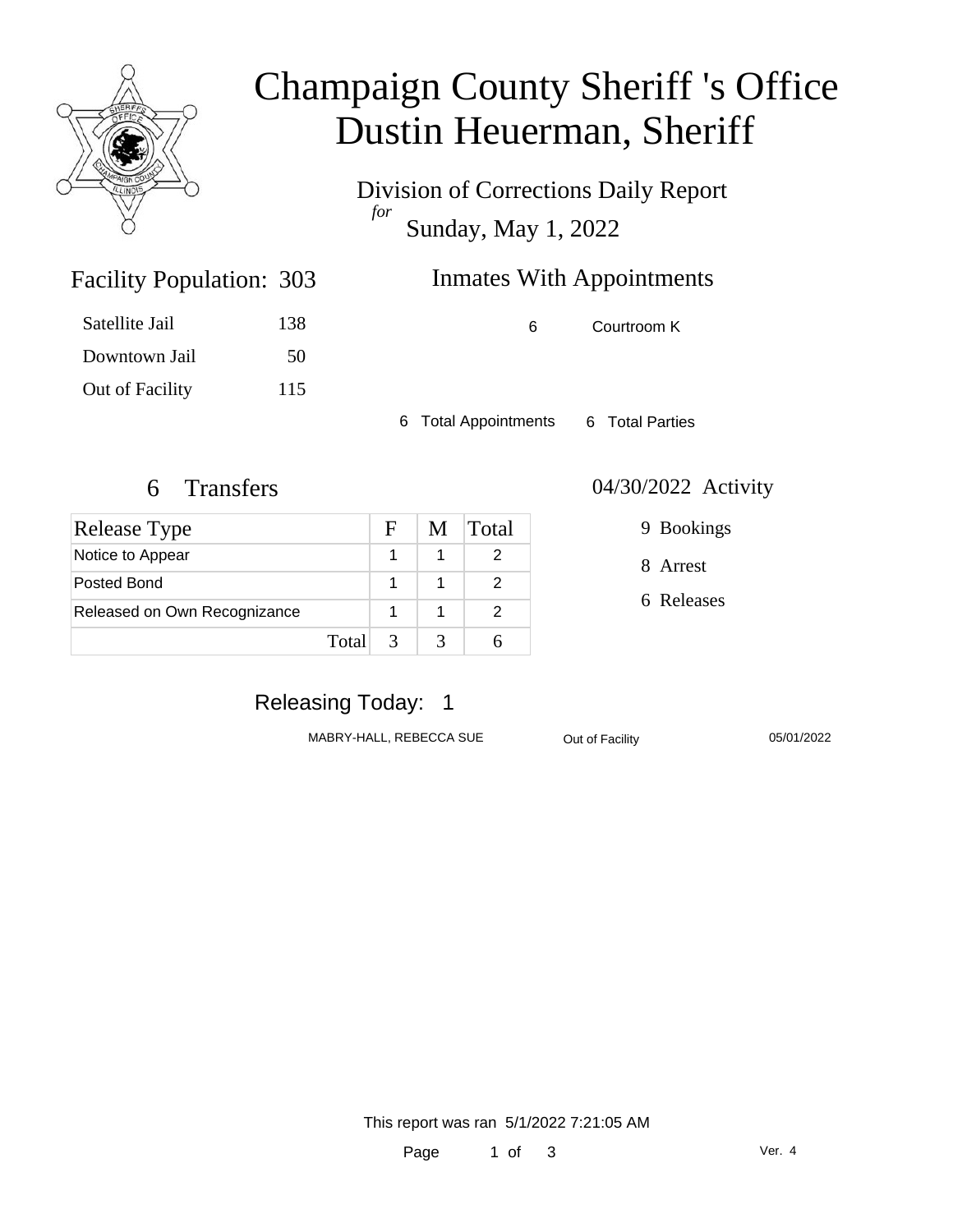

# Champaign County Sheriff 's Office Dustin Heuerman, Sheriff

Division of Corrections Daily Report *for* Sunday, May 1, 2022

#### Custody Status Count

- Civil Sentenced CCCC 1
- Electronic Home Dentention 14
	- Felony Arraignment 8
		- Felony Other 1
	- Felony Pre-Sentence 8
		- Felony Pre-Trial 239
	- Felony Pre-Trial DUI 5
	- Felony Sentenced CCSO 4
	- Felony Sentenced IDOC 3
		- Hold Other 1
		- Hold Sentenced IDOC 1
	- Misdemeanor Arraignment 3
		- Misdemeanor Pre-Trial 7
- Misdemeanor Sentenced CCSO 1
	- Petition to Revoke 2
	- Remanded to DHS 5
		- Total 303

This report was ran 5/1/2022 7:21:05 AM